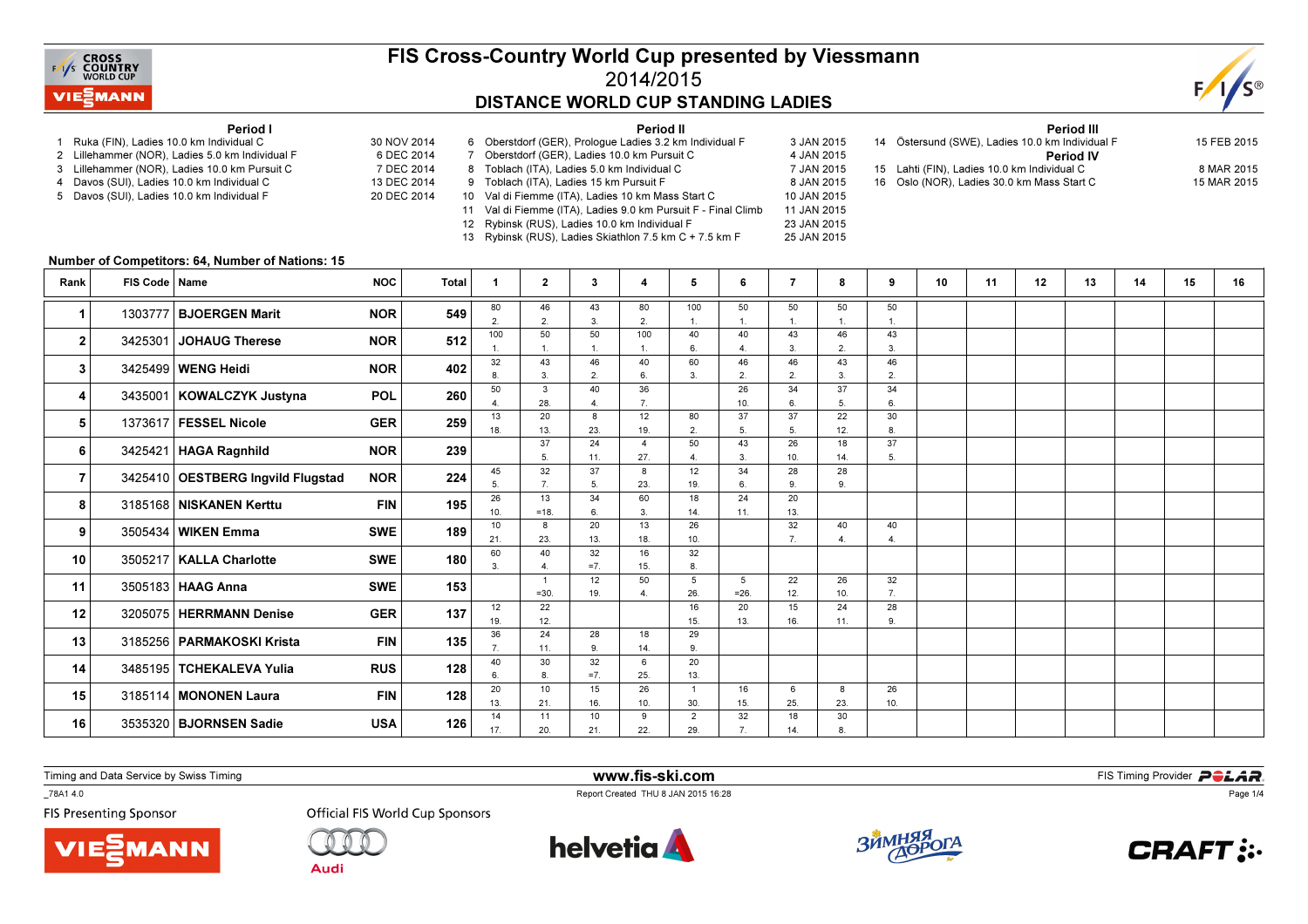**EXAMPLE CROSS**<br>
FAYS **COUNTRY**<br>
WORLD CUP **VIE***MANN* 

## FIS Cross-Country World Cup presented by Viessmann

#### 2014/2015DISTANCE WORLD CUP STANDING LADIES



| Rank | FIS Code   Name |                                  | <b>NOC</b> | <b>Total</b> | 1                      | $\mathbf{2}$           | 3                     | $\overline{4}$        | 5                     | 6                     | $\overline{7}$             | 8                     | 9         | 10 | 11 | 12 | 13 | 14 | 15 | 16 |
|------|-----------------|----------------------------------|------------|--------------|------------------------|------------------------|-----------------------|-----------------------|-----------------------|-----------------------|----------------------------|-----------------------|-----------|----|----|----|----|----|----|----|
| 17   | 1293107         | <b>BOEHLER Stefanie</b>          | <b>GER</b> | 126          | 24<br>11.              | $\overline{7}$<br>24.  | 22<br>12.             | 14<br>17.             |                       | 13<br>18.             | 13<br>18.                  | 11<br>$=20.$          | 22<br>12. |    |    |    |    |    |    |    |
| 18   |                 | 3535261 STEPHEN Elizabeth        | <b>USA</b> | 112          |                        | 9<br>22.               | $\overline{4}$<br>27. | 11<br>20.             | 22<br>12.             | 30<br>8.              | 16<br>15.                  | $\overline{2}$<br>29. | 18<br>14. |    |    |    |    |    |    |    |
| 19   | 3185137         | <b>KYLLOENEN Anne</b>            | <b>FIN</b> | 106          | 9<br>22.               |                        | $\overline{1}$<br>30. | 32<br>8.              |                       | 5<br>$= 26.$          | 9<br>22.                   | 34<br>6.              | 16<br>15. |    |    |    |    |    |    |    |
| 20   | 3425483         | <b>HAGEN Martine Ek</b>          | <b>NOR</b> | 105          |                        | 34<br>6.               | 11<br>20.             | 24<br>11.             | 24<br>11.             | 12<br>19.             |                            |                       |           |    |    |    |    |    |    |    |
| 21   |                 | 1220648 NYSTAD Claudia           | <b>GER</b> | 90           | 8<br>23.               | 14<br>17.              | 16<br>15.             | $\overline{7}$<br>24. | 45<br>5.              |                       |                            |                       |           |    |    |    |    |    |    |    |
| 22   | 3155041         | VRABCOVA - NYVLTOVA Eva          | <b>CZE</b> | 74           | $\mathbf{1}$<br>30.    |                        | 5<br>26.              |                       |                       | 15<br>16.             | 24<br>11.                  | 5<br>26.              | 24<br>11. |    |    |    |    |    |    |    |
| 23   |                 | 3505093   BLECKUR Sofia          | <b>SWE</b> | 69           | 15<br>16.              |                        |                       | 45<br>5 <sub>1</sub>  | 9<br>22.              |                       |                            |                       |           |    |    |    |    |    |    |    |
| 24   | 3505090         | <b>INGEMARSDOTTER Ida</b>        | <b>SWE</b> | 68           | 18<br>14.              | 28<br>9.               | 9<br>22.              |                       | 13<br>18.             |                       |                            |                       |           |    |    |    |    |    |    |    |
| 25   | 3485491         | TANYGINA Alevtina                | <b>RUS</b> | 66           |                        |                        |                       |                       |                       | 10<br>21.             | 30<br>8.                   | 6<br>25.              | 20<br>13. |    |    |    |    |    |    |    |
| 26   | 3505754         | NILSSON Stina                    | <b>SWE</b> | 62           |                        | $\mathbf{1}$<br>$=30.$ | 13<br>18.             |                       |                       | 8<br>23.              | 40<br>4.                   |                       |           |    |    |    |    |    |    |    |
| 27   |                 | 3425365   FALLA Maiken Caspersen | <b>NOR</b> | 61           | 6<br>25.               | 13<br>$=18.$           | 26<br>10.             |                       |                       | $\overline{2}$<br>29. | 14<br>17.                  |                       |           |    |    |    |    |    |    |    |
| 28   | 3535410         | DIGGINS Jessica                  | <b>USA</b> | 60           |                        | 16<br>15.              |                       | 10<br>21.             | $\overline{4}$<br>27. | 18<br>14.             |                            | 12<br>19.             |           |    |    |    |    |    |    |    |
| 29   | 3505834         | <b>HENRIKSSON Sofia</b>          | <b>SWE</b> | 51           | 22<br>12.              |                        |                       | 29<br>9.              |                       |                       |                            |                       |           |    |    |    |    |    |    |    |
| 30   | 3565034         | <b>CEBASEK Alenka</b>            | <b>SLO</b> | 51           | $\overline{2}$<br>29.  | 18<br>14.              |                       |                       |                       | 22<br>12.             |                            | 9<br>22.              |           |    |    |    |    |    |    |    |
| 31   | 3055067         | <b>STADLOBER Teresa</b>          | <b>AUT</b> | 50           |                        |                        | $\overline{2}$<br>29. | 15<br>16.             |                       |                       | $\overline{7}$<br>24.      | 13<br>18.             | 13<br>18. |    |    |    |    |    |    |    |
| 32   |                 | 3485221 SHAPOVALOVA Evgenia      | <b>RUS</b> | 48           |                        |                        |                       |                       |                       |                       | $\mathbf{1}$               | 32<br>7.              | 15        |    |    |    |    |    |    |    |
| 33   |                 | 3155249 NOVAKOVA Petra           | <b>CZE</b> | 48           | $5\phantom{.0}$<br>26. | 26<br>10.              |                       |                       | 14<br>17.             |                       | 30.<br>$\mathbf{3}$<br>28. |                       | 16.       |    |    |    |    |    |    |    |
| 34   | 3195010         | THOMAS HUGUE Coraline            | <b>FRA</b> | 46           |                        | 5<br>26.               |                       |                       | $\mathbf{3}$<br>28.   | 28                    |                            |                       | 10        |    |    |    |    |    |    |    |
| 35   | 3505069         | <b>LINDBORG Sara</b>             | <b>SWE</b> | 46           | 11                     |                        | 14                    | 5                     |                       | 9.                    |                            | 16                    | 21.       |    |    |    |    |    |    |    |
| 36   |                 | 1255665   SAARINEN Aino-Kaisa    | <b>FIN</b> | 42           | 20.<br>3               |                        | 17.                   | 26.                   |                       |                       | 10                         | 15.<br>20             | 9         |    |    |    |    |    |    |    |
| 37   | 1274580         | <b>ISHIDA Masako</b>             | <b>JPN</b> | 41           | 28.<br>16              |                        | $\mathbf{3}$          | 22                    |                       |                       | 21.                        | 13.                   | 22.       |    |    |    |    |    |    |    |
| 38   |                 | 3505003 RYDQVIST Maria           | <b>SWE</b> | 41           | 15.                    |                        | 28.                   | 12.                   |                       | 14                    | 11                         | $\overline{4}$        | 12        |    |    |    |    |    |    |    |
|      |                 |                                  |            |              |                        |                        |                       |                       |                       | 17.                   | 20.                        | 27.                   | 19.       |    |    |    |    |    |    |    |

Timing and Data Service by Swiss Timing

VIEZMANN

\_78A1 4.0

**FIS Presenting Sponsor** 

**Official FIS World Cup Sponsors** 

**Audi** 



www.fis-ski.com

Report Created THU 8 JAN 2015 16:28



**m**<br>FIS Timing Provider<br>F<sup>16.28</sup>



Page 2/4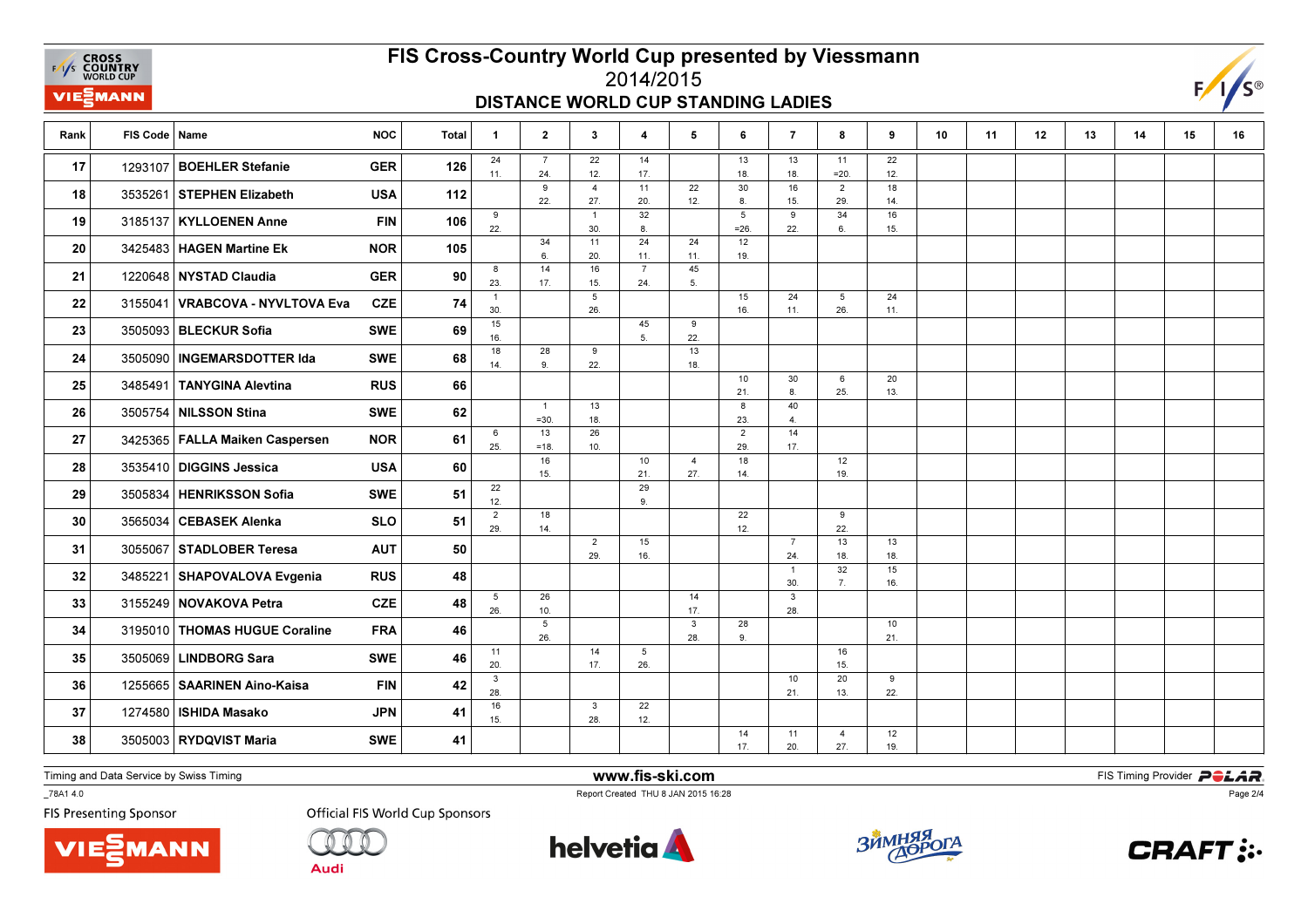**EXAMPLE CROSS**<br>
FAYS **COUNTRY**<br>
WORLD CUP VIEZMANN

## FIS Cross-Country World Cup presented by Viessmann2014/2015

### DISTANCE WORLD CUP STANDING LADIES



| Rank | FIS Code   Name |                                 | <b>NOC</b> | <b>Total</b>   | $\overline{1}$        | $\mathbf{2}$          | $\mathbf{3}$          | $\overline{\mathbf{4}}$ | 5                     | 6                     | $\overline{7}$        | 8                     | 9                      | 10 | 11 | 12 | 13 | 14 | 15 | 16 |
|------|-----------------|---------------------------------|------------|----------------|-----------------------|-----------------------|-----------------------|-------------------------|-----------------------|-----------------------|-----------------------|-----------------------|------------------------|----|----|----|----|----|----|----|
| 39   | 3435014         | JASKOWIEC Sylwia                | POL        | 41             |                       | 6<br>25.              |                       |                         | 6<br>25.              | $\overline{7}$<br>24. | 8<br>23.              |                       | 14<br>17.              |    |    |    |    |    |    |    |
| 40   |                 | 3485371 KUZIUKOVA Olga          | <b>RUS</b> | 38             |                       |                       | 18<br>14.             |                         |                       |                       |                       | 15<br>16.             | $5\phantom{.0}$<br>26. |    |    |    |    |    |    |    |
| 41   |                 | 3195115 AYMONIER Celia          | <b>FRA</b> | 38             |                       |                       |                       | $\mathbf{3}$<br>28.     | $\overline{7}$<br>24. | 6<br>25.              |                       | 14<br>17.             | 8<br>23.               |    |    |    |    |    |    |    |
| 42   |                 | 1255374 ROPONEN Riitta-Liisa    | <b>FIN</b> | 36             |                       |                       |                       |                         | 36                    |                       |                       |                       |                        |    |    |    |    |    |    |    |
| 43   |                 | 3485759 ZHUKOVA Natalia         | <b>RUS</b> | 32             | $\overline{4}$        |                       |                       | 20                      | 7.<br>8               |                       |                       |                       |                        |    |    |    |    |    |    |    |
| 44   |                 | 1312216 BONER Seraina           | SUI        | 32             | 27.                   | $\overline{2}$        |                       | 13.                     | 23.<br>15             | $\mathbf{3}$          | 12                    |                       |                        |    |    |    |    |    |    |    |
|      |                 |                                 |            |                | 29                    | 29.                   |                       |                         | 16.                   | 28.                   | 19.                   |                       |                        |    |    |    |    |    |    |    |
| 45   |                 | 3055066   SMUTNA Katerina       | <b>AUT</b> | 29             | 9.                    |                       |                       | $\overline{1}$          |                       |                       | $5\overline{5}$       | $\mathbf{3}$          | 11                     |    |    |    |    |    |    |    |
| 46   |                 | 3515184 VON SIEBENTHAL Nathalie | <b>SUI</b> | 20             |                       |                       |                       | 30.                     |                       |                       | 26.                   | 28.                   | 20.                    |    |    |    |    |    |    |    |
| 47   |                 | 3195056 JEAN Aurore             | <b>FRA</b> | 18             |                       |                       | $\overline{7}$<br>24. |                         |                       | 11<br>20.             |                       |                       |                        |    |    |    |    |    |    |    |
| 48   |                 | 3425896 THEODORSEN Silje        | <b>NOR</b> | 15             |                       | 15<br>16.             |                       |                         |                       |                       |                       |                       |                        |    |    |    |    |    |    |    |
| 49   |                 | 1365857 RANDALL Kikkan          | <b>USA</b> | 15             |                       |                       |                       |                         |                       | 9<br>22.              |                       |                       | 6<br>25.               |    |    |    |    |    |    |    |
| 50   |                 | 3565053 EINFALT Lea             | <b>SLO</b> | 12             |                       |                       |                       |                         | 11<br>20.             | $\overline{1}$<br>30. |                       |                       |                        |    |    |    |    |    |    |    |
| 51   |                 | 3505096 GRAEFNINGS Maria        | <b>SWE</b> | 11             |                       |                       |                       |                         |                       |                       |                       | 11                    |                        |    |    |    |    |    |    |    |
| 52   |                 | 3425443 NAKSTAD Maria Stroem    | <b>NOR</b> | 10             |                       |                       |                       |                         | 10                    |                       |                       | $=20.$                |                        |    |    |    |    |    |    |    |
|      |                 | 3295144   DEBERTOLIS Ilaria     | <b>ITA</b> |                |                       |                       |                       |                         | 21.                   |                       |                       | $\overline{1}$        | $\overline{7}$         |    |    |    |    |    |    |    |
| 53   |                 |                                 |            | 8              |                       |                       |                       |                         |                       |                       |                       | 30.<br>$\overline{7}$ | 24.                    |    |    |    |    |    |    |    |
| 54   |                 | 3485336 USATOVA Oxana           | <b>RUS</b> | $\overline{7}$ |                       |                       |                       |                         |                       |                       |                       | 24.                   |                        |    |    |    |    |    |    |    |
| 55   |                 | 3185004 SARASOJA-LILJA Riikka   | <b>FIN</b> | $\overline{7}$ | $\overline{7}$<br>24. |                       |                       |                         |                       |                       |                       |                       |                        |    |    |    |    |    |    |    |
| 56   |                 | 3485342 DOTSENKO Anastasia      | <b>RUS</b> | 6              |                       |                       | 6<br>25.              |                         |                       |                       |                       |                       |                        |    |    |    |    |    |    |    |
| 57   |                 | 3485198   IVANOVA Julia         | <b>RUS</b> | 4              |                       |                       |                       |                         |                       |                       | $\overline{4}$<br>27. |                       |                        |    |    |    |    |    |    |    |
| 58   |                 | 3435098   MARCISZ Ewelina       | POL        | 4              |                       | $\overline{4}$<br>27. |                       |                         |                       |                       |                       |                       |                        |    |    |    |    |    |    |    |
| 59   |                 | 3505223 SOEDERLUND Helene       | <b>SWE</b> | 4              |                       |                       |                       |                         |                       |                       |                       |                       | $\overline{4}$         |    |    |    |    |    |    |    |
|      |                 |                                 |            |                |                       |                       |                       |                         |                       |                       |                       |                       | 27.<br>$\mathbf{3}$    |    |    |    |    |    |    |    |
| 60   |                 | 3055085   SCHWARZ Nathalie      | <b>AUT</b> | $\mathbf{3}$   |                       |                       |                       |                         |                       |                       |                       |                       | 28.                    |    |    |    |    |    |    |    |

Timing and Data Service by Swiss Timing

VIEZMANN

\_78A1 4.0

**FIS Presenting Sponsor** 



**Audi** 



www.fis-ski.com

Report Created THU 8 JAN 2015 16:28



**m**<br>FIS Timing Provider<br>F<sup>16.28</sup>



Page 3/4